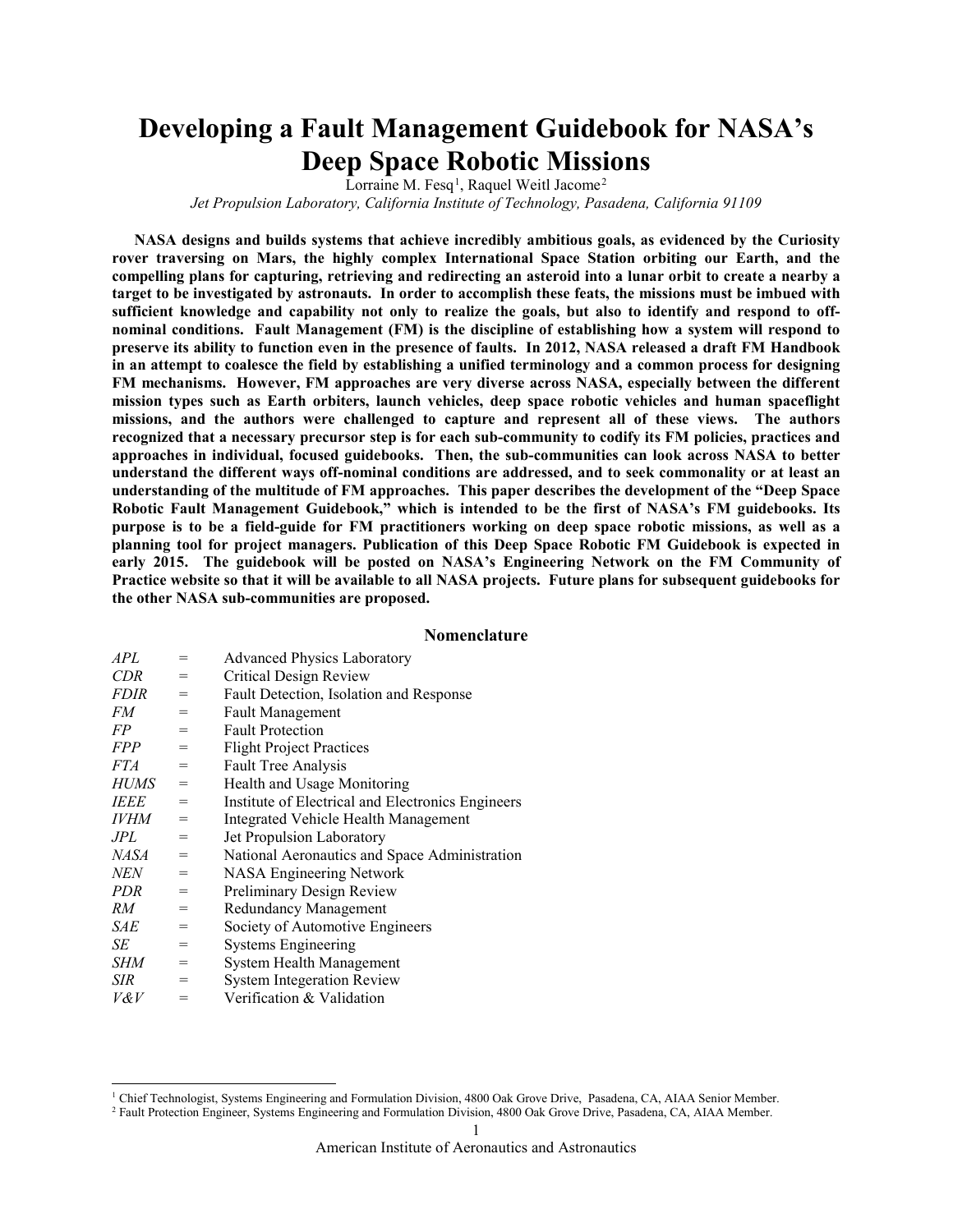## **I. Introduction**

n recent years, NASA has been focusing attention on the field of Fault Management - the discipline of In recent years, NASA has been focusing attention on the field of Fault Management - the discipline of establishing how a system will detect and respond to preserve its ability to function even in the presence of faults. NASA held two Workshops in 2008 [ref 1] and 2012 [ref 2] to gather the FM community with the goal of understanding the challenges that face the field, including project cost overruns and schedule slips. A number of recommendations emerged, including the development of a NASA FM Handbook to guide FM practitioners by providing established practices and methodology for designing, testing and operating FM. In 2012, NASA released a draft FM Handbook in an attempt to coalesce the field by establishing a unified terminology and a common process for designing FM mechanisms. The Handbook [ref 3] was distributed to the ten NASA Centers for review. An alarming number of comments, over 1100, were received, which was more than any other document distributed by the NASA Technical Standards Program Office to that date. What this review process had uncovered was how diverse the FM field is.

Fault Management (FM) is the discipline of establishing how a system will respond to preserve its ability to function even in the presence of faults. FM is an integral part of NASA's Systems Engineering process since timely and effective detection and mitigation of off-nominal conditions can make the difference between mission success and mission failure. FM approaches are highly dependent on mission characteristics such as

- The light time delay between the ground system and the space asset  $-$  for many deep-space missions, the light time often is longer than the time-to-criticality for many faults, so more fault handling mechanisms are engineered into the spacecraft;
- Whether humans are available to intervene in human spaceflight missions, crews in space can work with operators on the ground to resolve many anomalies; and
- If a "safe" mode is a viable option for critical events such as orbit insertions and landings, the option rarely exists to stop the activity and wait for ground operators to determine the problem and then transmit recovery commands; the opportunity to accomplish the event will have been lost in that time. However, for many earth-orbiting satellites, the environment is relatively known and stable, making "safe" mode a straightforward, practical choice.

Because of these different mission characteristics, FM approaches are very diverse across the different mission types and elements of space systems, such as

- Deep space robotic missions
- Earth orbiting robotic missions
- Earth orbiting human spaceflight missions
- Launch vehicles
- Ground/launch systems
- Control centers (mission systems)
- Aeronautics
- Deep Space Human Spaceflight (under development)

In fact, even the name "Fault Management" is not used consistently across the Agency. Other terms used to capture the essence of this field include System Health Management (SHM), Fault Protection (FP), Integrated Vehicle Health Management (IVHM), Fault Detection, Isolation and Response (FDIR), Redundancy Management (RM), Autonomy, Integrated Hazard and Aborts Analyses, and Health and Usage Monitoring (HUMS). The authors of the NASA FM Handbook were challenged to capture and represent all of the views from the communities that work within each of the different mission types and elements.

 The attempt to coalesce the FM field through the development of a NASA-wide Handbook had exposed and highlighted the varied FM views, approaches and practices across the agency. In fact, comments against the Handbook were varied and diverse even within each of the sub-communities that work within the different mission types and elements listed above. The authors of the FM Handbook recognized that a necessary precursor step to writing an Agency-wide handbook is for each sub-community to codify its FM policies, practices and approaches in individual, focused guidebooks. Then, the sub-communities can look across NASA to better understand the different ways off-nominal conditions are addressed, and to seek commonality or at least an understanding of the multitude of FM approaches. This paper describes the development of the "Deep Space Robotic Fault Management Guidebook," which is believed to be the first of NASA's FM guidebooks. Its purpose is to be a field-guide for FM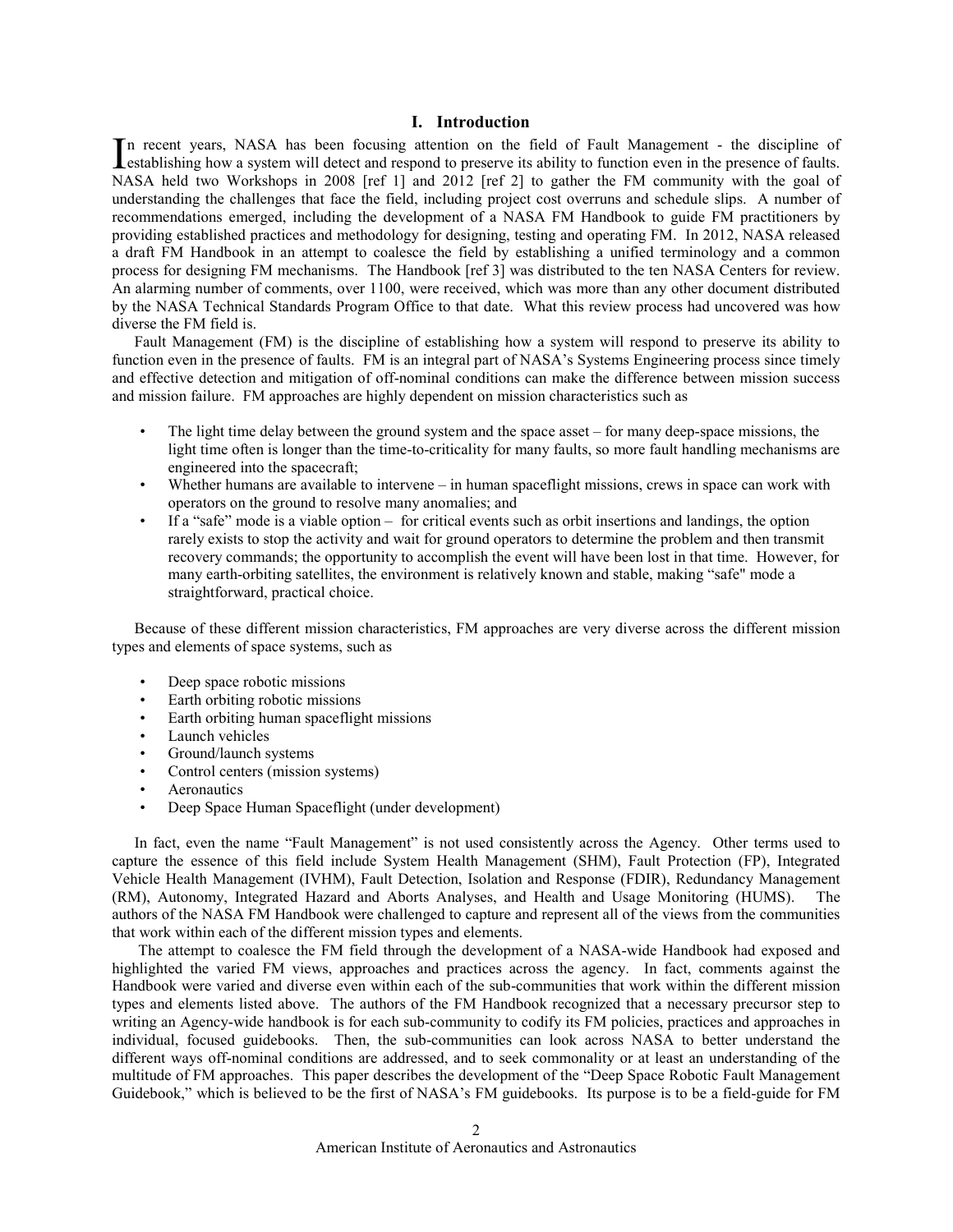practitioners working on deep space robotic missions, as well as a planning tool for project managers. This guidebook will become a chapter of the NASA FM Handbook, and will be a demonstrator of the future organization of the handbook, with one chapter dedicated to each mission type/element.

# **II. Overview of the Guidebook**

The motivation to develop the Deep Space Robotic Fault Management Guidebook is two-fold. First, as mentioned in the previous section, the distribution of the NASA FM Handbook to all of the Centers uncovered discrepancies across the Agency, even within a particular community of FM practitioners. Second, the NASA FM Workshops exposed the circumstatnce that the set of institutional guidance for this discipline at many of the Center is incomplete. For example, currently at JPL, institutional documents provide definitions of what FM is and its role on a project. However, there is no formal guidance on how to design the FM portion of a system. This lack of design guidance leads to a number of challenges. For example, lack of a formal process can lead to ad hoc implementations resulting from a project's culture or FM designs that are derived from the heritage knowledge of individuals rather than a careful inspection of key mission characteristics. Also, sub-allocation of FM capabilities between the flight system and the ground system, and among the spacecraft subsystems can be uncoordinated if not explicitly managed, resulting in a lack of flow-down and integration direction. Finally, a composite of approaches are sometimes implemented, instead of a top-down architected approach. This leads to difficulties in understanding, behavioral conflicts, integration problems, and challenges to verifying and validating the FM portion of the system. These challenges lead to added incidental complexity, higher costs and increased schedules, especially during the integration and test phase of a mission.

Recently, the FM community has recognized this lack of guidance, and there has been significant movement in the field to methodize how to design FM. In particular,

- JHU/APL developed a process description for fault protection titled QY3-660, "Fault Management Engineering Process"
- The Society of Automotive Engineers (SAE) developed a book/standard titled "IVHM: Perspectives on an Emerging Field"
- IEEE is developing a "Prognostics and Health Management Standard"
- Aerospace Corporation developed two guidelines for Earth-orbiting spacecraft:
	- o Aerospace Report No. TOR-2009(8591)-14, "Effective Fault Management Guidelines, 5 June 2009"
	- o Aerospace Report No. TOR-2012(1302)-13, "Proposed Satellite System Safe Mode Standard," August 1, 2012 (Draft)

The purpose of the Deep Space Robotic FM Guidebook is two-fold. The Guidebook is designed to be a fieldguide for FM practitioners and systems engineers on NASA deep space robotic missions to provide them with a structured approach to designing, building, testing and operating the FM portion of a space system. It also is intended to provide guidance as a planning tool, enabling managers to set expectations of cost, schedule and deliverables at major project milestones. This Guidebook is related to, and should be used alongside of other NASA documents, particularly the NASA Systems Engineering Handbook [ref 4]. The systems engineering functions and project lifecycle defined in the SE Handbook were used to define and organize the tasks in the Deep Space Robotic FM Guidebook. In addition, the FM functions identified in the Guidebook are defined in context of NASA's systems engineering engine. Other related documents that should be used in conjunction with the Guidebook are the NASA FM Handbook, the NASA 2008 and 2012 FM Workshop reports, and institutional/Center practices such as JPL's Design Principles [ref?] and Flight Project Practices [ref?].

# **III. Details of the Guidebook**

The Deep Space Robotic FM Guidebook captures the tasks needed to be performed to define and implement the FM portion of a space system. These tasks are overlaid onto the NASA defined Mission Phases. The Guidebook provides details needed to perform each FM task, such as inputs and documents needed, step-by-step directions and pointers, as well as expected/required deliverables associated with that task. The format of the Guidebook includes:

• A top-level FM process that uses the Systems Engineering (SE) engine defined in NASA's SE Handbook to define the high-level organization of FM activities for a project;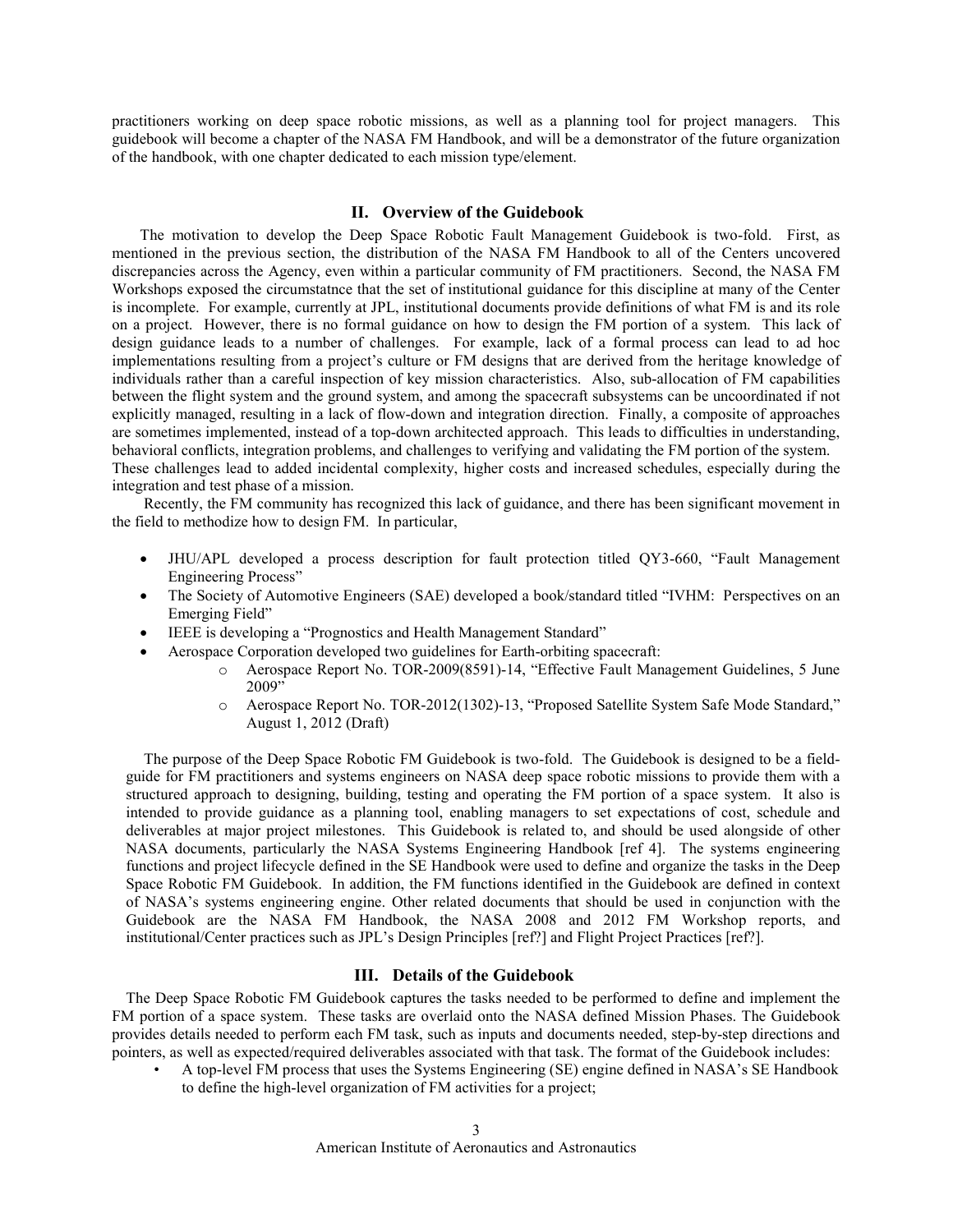- A layout of activities for each mission phase that identifies the FM tasks to be performed in each phase and the relationships between the tasks (i.e., required inputs, expected outputs, and and the products resulting from each FM task). These tasks are organized in swim lanes aligned with the relevant SE functions as defined in NASA's SE Handbook such as Requirements Definition, Technical Solution Definition and Design Realization;
- Detailed descriptions for each task elaborating the definition, the objective, the detailed steps needed to accomplish the task, metrics for achieving the task, schedule, and expected deliverable(s).

#### **III.A Top-Level FM process**

Starting at the highest level of detail, Figure 1 shows the FM Process Flow and allows the FM engineer to understand the general flow of work required throughout each mission phase. The high-level Process Flow provides the big picture of the FM activity on a project, and sets the expectations for FM conceptual design, architecture definition, V&V planning, etc. Major milestones and key decision points are provided at the top, and serve as the driving force for scheduling and completion of major activities.



**Figure 1 – Fault Management Process Flow**

#### **III.B High-Level FM flows**

At the next level of detail, the Guidebook expands each Phase into a separate graphical representation we call the Phase "Spider Diagram," as seen in Figure 2. A Spider Diagram is defined for every phase, and represents all FM tasks to be completed within that phase. The Spider Diagarm identifies all applicable input documents and deliverables for each FM task. These diagrams distinguish between intermal FM versus external products, including deliverables that may be needed by other Systems Engineers, as well as identifying any deliverables that are required for major reviews such as PDR, CDR, SIR, etc. These diagrams enable the FM engineer to become aquainted with how the tasks depend on one another, how the products will be used, and when the products are

American Institute of Aeronautics and Astronautics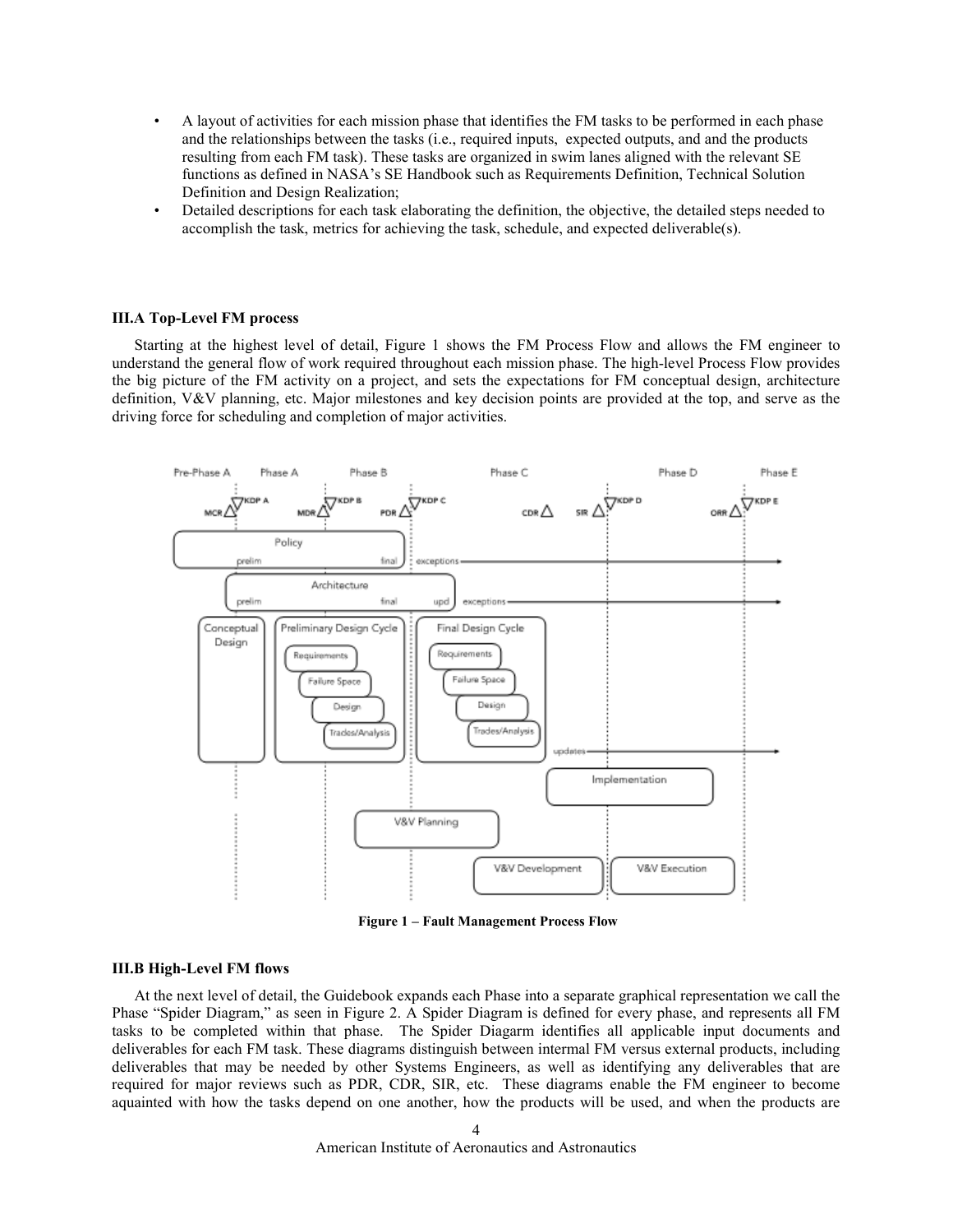required within the framework of the Mission Phase Milestones. The Spider Diagrams organize the various tasks and products into NASA SE topic "swim-lanes" - Technical Assessment, Technical Plannning, Requirements Definition, Technical Solution Definition, Design Realization, and Evaluation Process.



Figure 2 - Phase A "Spider Diagram"

## **III.C Task Desciptions**

Each task identified on a Spider Diagram is further expanded into a more detailed outline to convey precisely



Figure 3 – Example Task – Develop Initial Fault or Event Trees

what is expected and how it should be executed. These task descriptions include details such as a description of the task, the task objective, when the task is expected to be performed within the project milestone framework, required inputs needed to accomplish the task, detailed step-by-step instructions to perform the task, and the expected deliverables.

Shown in Figure 3 is the task description for "Develop Initial Fault or Event Trees" containing all the necessary information needed for developing initial FTAs. The description answers the question - "What is this task?" For our Initial Fault Trees, it describes the task as developing a Mission FTA for each identified Mission Scenario. The next entry in the Task Outline is the

Objective  $-$  "Why are we completing this task?" Each task carried out by an FM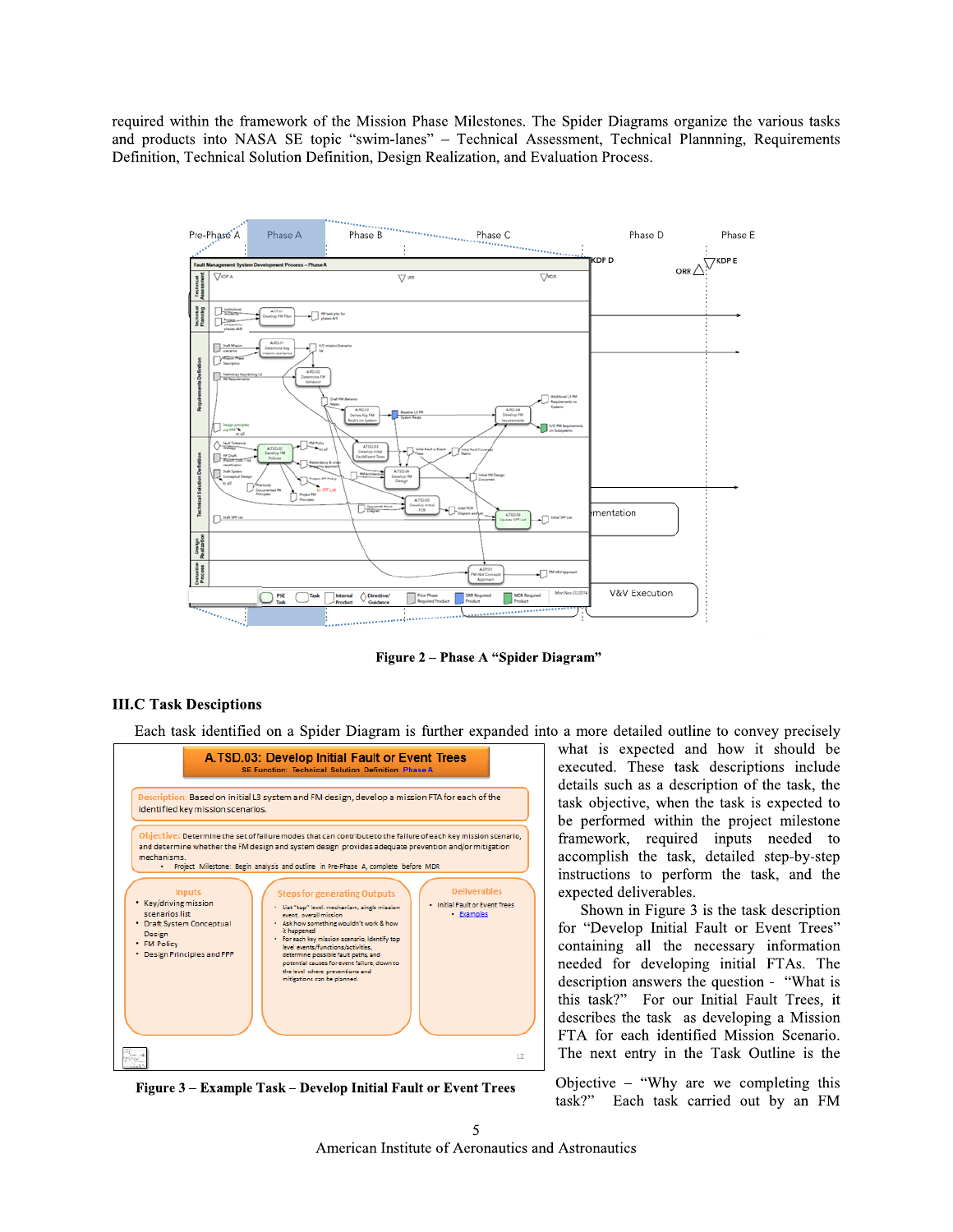engineer over the course of the project lifetime should have a purpose for the project; wasted effort equates not only to wasted time, but also wasted money. The objective gives value to the task at hand as well as listing any applicable project milestones and schedule constraints. This task descirbes the objective as "determining the set of failure modes that can contribute to the failure of each key mission scenario" as well as "determining whether the FM design and system design provides "adequate prevention and/or mitigation mechanisms." Listed in the Inputs block are the documents and products required to perform this task – in this example, those products include the Key/Driving mission scenarios list, Draft System Conceptual Design, the project's FM Policy as well as Design Principles and FPPs. The "Steps for generation Outputs" box answers the "How do we complete this task?" question and details all the nuances that the FM engineer will need to remember when working through this task. This will help to promote consistency across the Deep Space Robotic community by describing what the process is for producing each FM task. Lastly any deliverables associated with this task are listed, as well as hyperlinks to example artifacts or sample templates showing how the deliverable could be expressed. These examples allow a FM engineer to see an example of the task from a different mission/project. All of the task defined in the guidebook have this same level of detail, and provide an FM engineer with the necessary guidance and tools needed to perform the FM activities and fufill the FM responsibilities.



**Figure 4 – Guidebook Navigation**

The current format of the Guidebook is compiled into a PowerPoint Presentation with navigable hyperlinks enabling the reader to move through the document by choosing the level of detail desired. Figure 4 shows how the reader can gain more detail of each task by entering levels of greater detail. There are plans to also migrate the Guidebook into a hosted wiki format in addition to this exportable PowerPoint Presentation. Once completed, the wiki-based guidebook will be posted on the NASA Engineering Network (NEN) FM Community of Practice website [\(https://nen.nasa.gov/web/faultmanagement/home\)](https://nen.nasa.gov/web/faultmanagement/home), where it will be accessible to all of NASA.

## **IV. Summary and Future Plans**

This paper describes the development of the "Deep Space Robotic Fault Management Guidebook," a field-guide for FM practitioners and managers working on NASA's deep space, uncrewed missions. FM approaches are very diverse across NASA, especially between the different mission types such as Earth orbiters, deep space robotic vehicles and human spaceflight missions. In recent years, NASA has recognized this diversity, as well as a seemingly *ad hoc* approach to designing how faults are handled. The deep space robotic community has been codifying its FM policies, practices and approaches to provide guidance on how to design, develop, test and operate FM for this type of mission. The guidebook contains process information throughout a project's lifecycle, such as FM tasks to be performed and expected deliverables to be produced at major project milestones. It also includes example FM products from projects, as well as templates for deliverables.

The Deep Space Robotic FM Guidebook will be posted on the NASA Engineering Network (NEN) FM Community of Practice website where it will be accessible to NASA community. Future plans are to "socialize" the

American Institute of Aeronautics and Astronautics